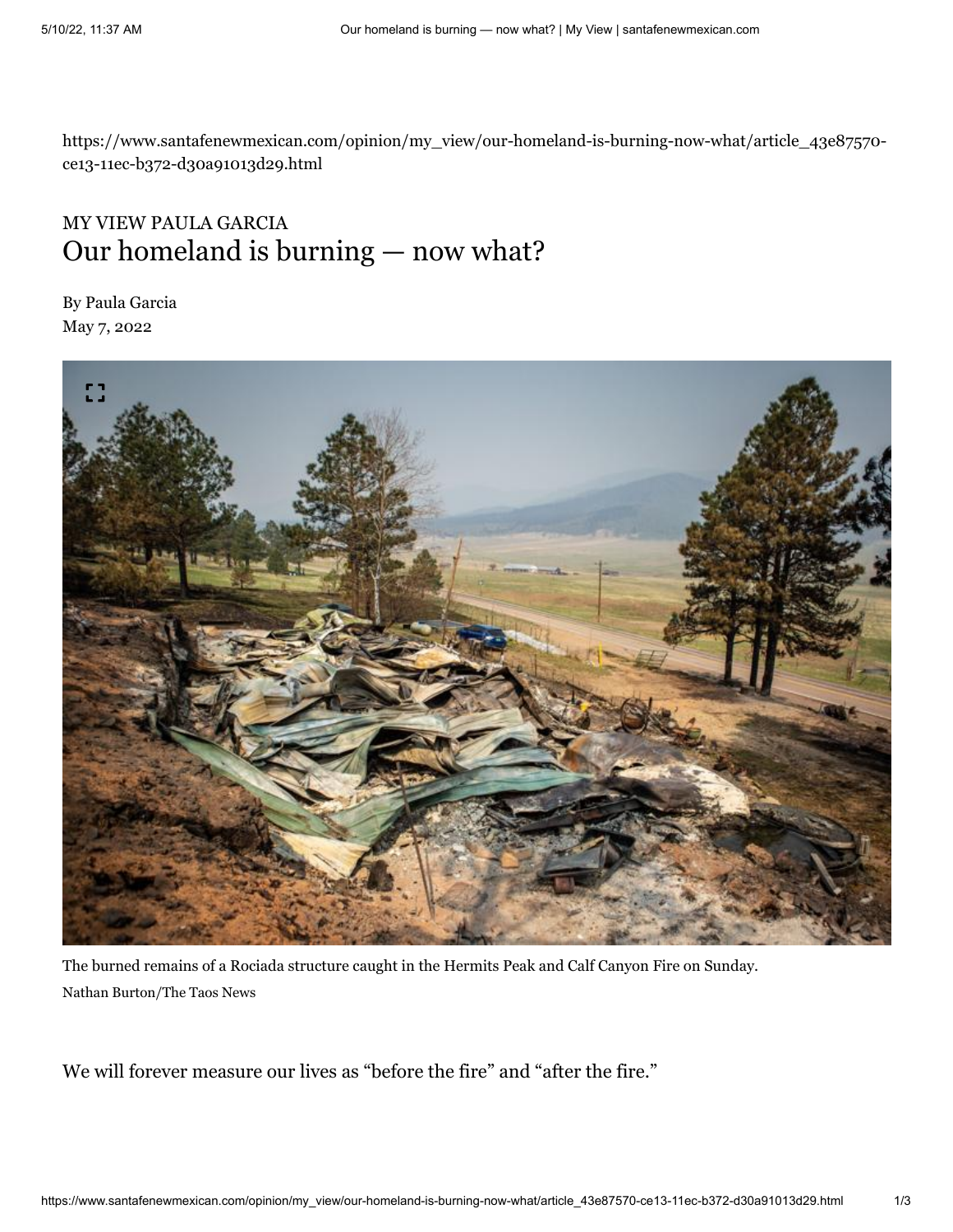The mountains that nurtured our communities for centuries and that gave us joy and belonging are being destroyed because of wildfires — one of which we know was a fire ignited by the U.S. Forest Service. The cause of the second remains unknown. Hermits Peak Fire, which was a prescribed burn, and the Calf Canyon Fire, cause to be determined, have become one. Our region is forever changed as a result.

The people are devastated. We lost more than a beautiful landscape. We lost a place that will live only in our memories, and we lost a way of life.

These mountains are the homeland of the families who live here and of a diaspora of generations who consider these valleys and mountains their ancestral home.

The villages and small ranches of Mora and San Miguel counties are the last refuge of the rural poor. Many of the people affected by the fires live in modest, uninsured homes on lands inherited from past generations or small lots where until recently it was possible to carve out a place to survive as a low-income family.

The loss is immeasurable.

For many of us, our assets consist of mobile homes with additions for intergenerational families and freezers full of meat from our small herds of cattle or last season's hunt. We are told the Federal Emergency Management Agency might cover damages from the fire if you have the right documentation. There will be paperwork.

What are the damages to a whole region, dozens of villages, who lost their forest and watersheds? How do we quantify the value of a future without a watershed that provides us with water? How do we place a value on communities of intergenerational families?

No, we cannot. FEMA payments for "wildfire damages" with narrow regulations and procedures will *not* suffice. FEMA is not equipped to compensate for the devastation of a region, numerous communities and a way of life.

Who bears the blame? Is it the U.S. Forest Service bureaucrat who decided it was a good day to burn? Is it over a hundred years of federal management of our former common lands (stolen through Manifest Destiny) that resulted in a tinder box? Is it the lack of political will to put the brakes on climate change?